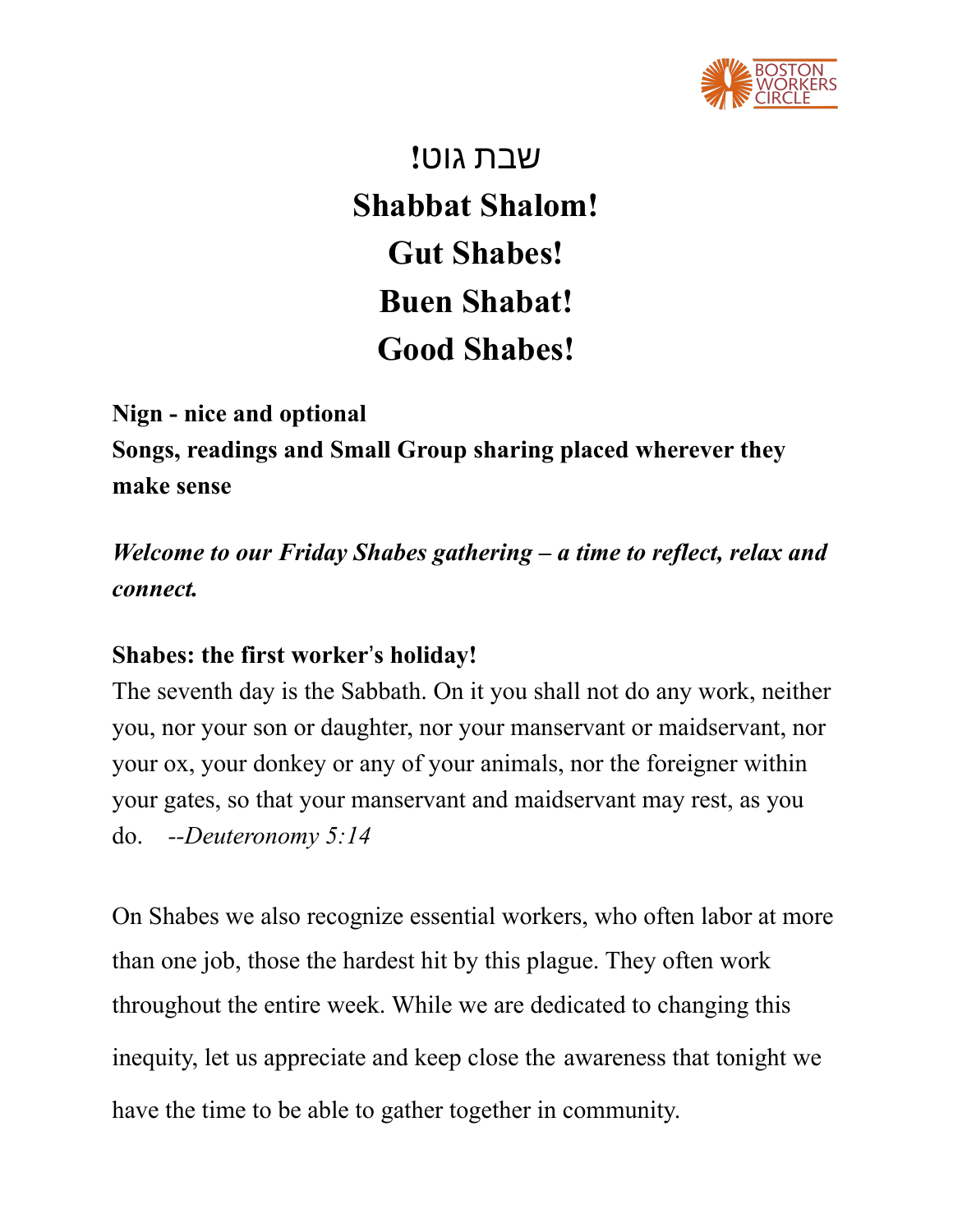

## **Blessings**

We celebrate Shabes in some of the languages Jews have spoken throughout our history.

# *Blessing over the candles*

The Lighting of the Shabes candles marks the transition from the every-day to a special day, from struggling to create the world as it should be to enjoying the beauty in the world as it is. It is a moment rich with spiritual reflection. As we light these candles, we encourage everyone to hold in your mind the thought of one thing that you find beauty in or appreciate about the world as it is - this could be a person, a relationship, a place, or a moment in time.

## **In Hebrew we say**

Boruch Atah Adonoi Elohenu Melech ho'olom asher kedshanu b'mitzvasov vetsivanu l'hadlik ner shel shabbat.

# **In Ladino we say**

Saludamos el muevo semana. Sigun la tradision de muestro komunidad, mozotros ensendamos las kandelas de shabbat

# **In Yiddish we say**

Likhtik iz di shayn fun der velt, Likhtik iz di shayn fun mentshlekhkayt, Likhtik iz di shayn fun sholem, Likhtik iz di shayn fun shabes.

## **In English that means**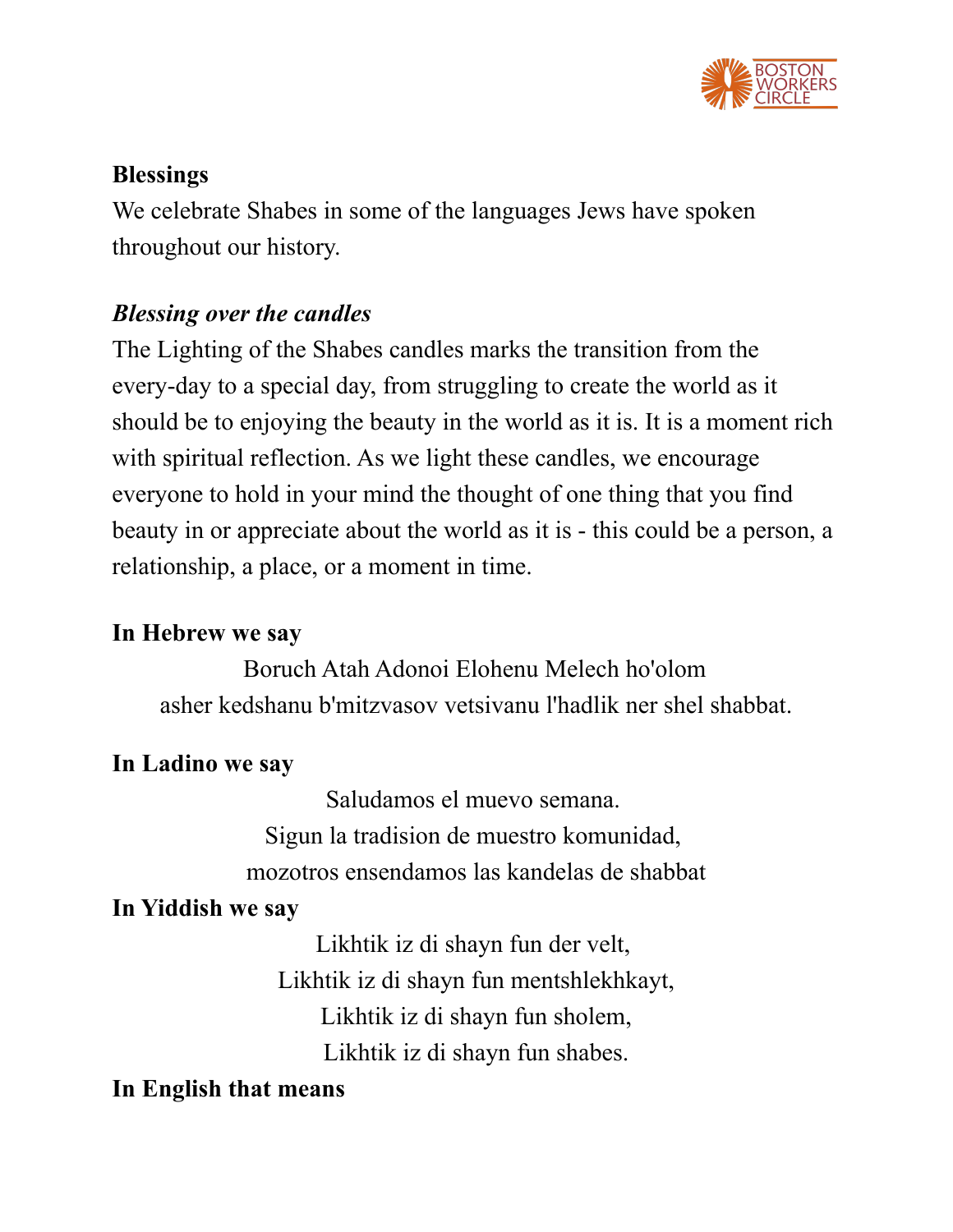

Radiant is the light in the world, Radiant is the light in humanity, Radiant is the light of peace, Radiant is the light of Shabes.

### *Blessing over the wine*

#### **In Hebrew we say**

Boruch Atah Adonoi Elohenu Melekh ho'olom Bo're pri hagofen.

#### **In Ladino we say**

Sigun la tradision de muestro puevlo dizimos, kon djoya, grasias ke podemos kontinuar bevir poko de vino endjuntos.

## **In Yiddish we say**

Lomir bagrisn dem shabes mit dankshaft un teyln zikh mit der frukht funem vayn.

#### **In English that means**

As we come to week's end, we are grateful that we can share the fruit of the vine together.

*Blessing over the challah*

**In Hebrew we say**

Boruch Atah Adonoi Elohenu Melekh ho'olom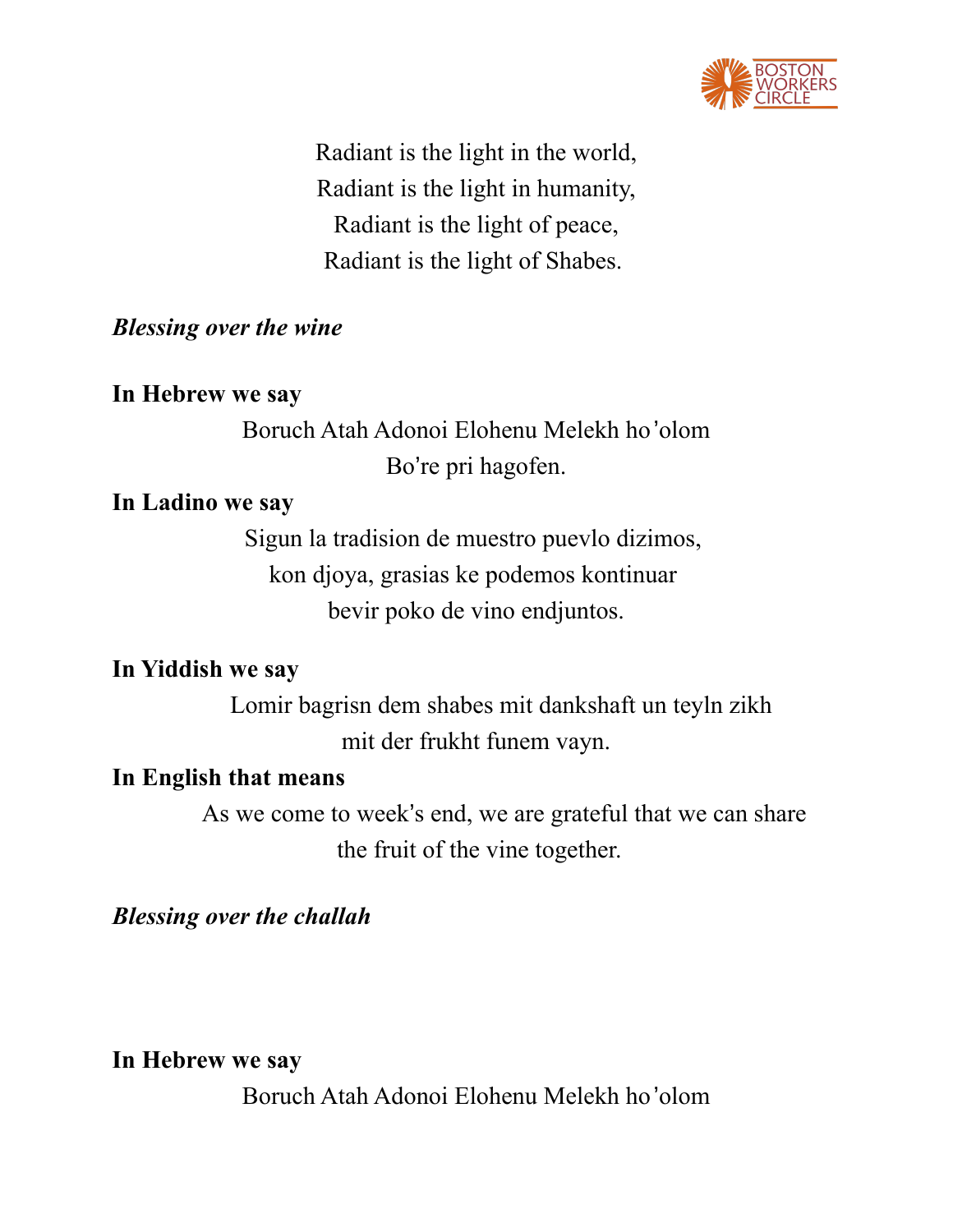

hamotzi lekhem min ha'aretz.

### **In Ladino we say**

Sigun la tradision de muestro puevlo, mos komer endjuntos el Challah, el pan de la tiera.

## **In Yiddish we say**

Loytn yidishn mineg, teyln mir khale, di frukht fun der erd.

## **In English that means**

In the tradition of our people, we share bread, the fruit of the earth

## **In closing we read together** "**Six Days"**

Six days we talk Tonight we listen Six days we build Tonight we rest Six days we take care of others Tonight we nurture ourselves Six days we work to change our world Tonight we are renewed by what is eternal Six days we plan for the future Tonight we are enveloped in the present Six days we eat and drink in haste Tonight we savor the taste of bread and wine and feel the bond of the world that feeds us Six days we teach Tonight we learn Six days we hear the clamor